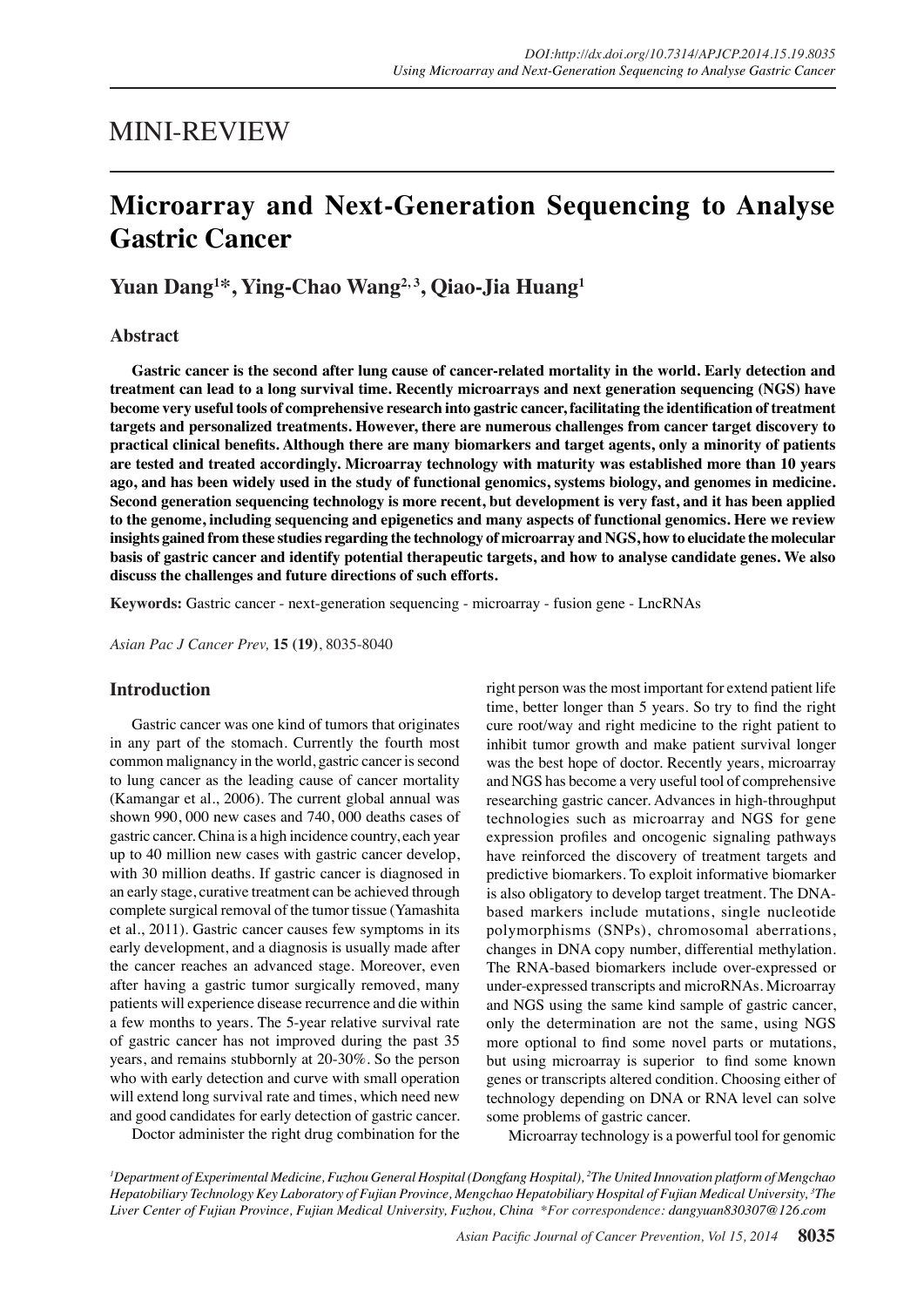#### *Yuan Dang et al*

analysis. It gives a global view of the genome in a single experiment. Data analysis of the microarray is a vital part of the experiment. Each microarray study comprises multiple microarrays, each giving tens of thousands of data points. In the study by lncRNAs chip (Song et al., 2013), testing total of 135 lncRNAs, which differential expression levels between tumor and non-tumorous tissues were more than two fold. When deep analysis with two lncRNAs, they found that the lncRNAs expression profile in gastric cancer suggests the potential roles of lncRNAs in gastric cancer occurrence and development. Overexpression of H19 in gastric cancer suggests that H19 may participate in gastric cancer. The decreased expression of uc001lsz in gastric cancer cell lines and tissues, which is associated with Tumor Node Metastasis (TNM) stage formation and dysregulation in early cancer and precancerous lesions, suggest that uc001lsz may be a potential marker for the diagnosis of early gastric cancer.

NGS provides an unbiased approach to profiling all the transcribed molecules in a sample, which is not limited to the previously known or annotated transcripts. NGS accommodates a large dynamic range of expression levels, thereby allowing for a much more accurate quantification of genes with very low or high expression levels (Wang et al., 2009). There two kinds of NGS: genome and transcriptome sequencing. In addition to gene-level expression quantification, RNA-seq can detect other types of transcriptional signals, including alternative splicing, transcriptional starts/stops, gene fusion, and expressed alleles (Kahvejian et al., 2008). Recently, some researchers pay attention to some important part of genome (exon), and transcriptome (small RNA or lncRNAs), because they need research on small group data with deep analysis for useful and interesting part with useful function. Some groups performed next-generation transcriptome sequencing in gastric cancer, a lot of fusion transcript candidates were detected by bioinformatics filtering. After validated some of fusion transcripts, a novel DUS4L-BCAP29 fusion transcript was found in 2 cell lines and 10 gastric cancer tissues. Knockdown of DUS4L-BCAP29 transcript using siRNA could inhibit cell proliferation (Kim et al., 2013).

Using microarray and NGS to find new altered genes or transcripts are not the unique aim, the other aim (probably more important) was found the reason of alteration, and the altered gene how to affect gastric cancer in clinical. Fusion gene and lncRNAs was two important kind altered in studies, and more people pat attention on them for gastric cancer clinical analysis. Gene fusion is involved in the development of various types of malignancies. Recent advances in NGS technology have facilitated identification of gene fusions and have stimulated the research of this field in cancer (Kim et al., 2013). Fusion genes act as potent oncogenes, resulting from chromosomal rearrangements or abnormal transcription in many human cancers. Although multiple gastric cancer genomes have been sequenced, the driving recurrent gene fusions have not been well characterized (Zang et al., 2011). Long noncoding RNAs (lncRNAs) have emerged recently as major players in governing fundamental biological processes, and many of which are altered in expression

and likely to have a functional role in tumorigenesis (Sun et al., 2014b).

#### **Integrative Analysis Gastric Cancer by NGS**

More and more researchers pay attention to DNA and RNA marker and hope to use them as the novel marker clinically. The DNA-based markers include mutations, SNPs, chromosomal aberrations, changes in DNA copy number, differential methylation. The RNAbased biomarkers include upregulated or downregulated transcripts and microRNAs. In this review, SNP, gene fusion and altered expression RNA were biased to specific description.

Some persons (Yoon et al., 2013) use whole genome and transcriptome sequencing to test gastric cancer cell lines and primary tissues mutations. They identified 18, 377 Microsatellite (MS) mutations of five or more repeat nucleotides in coding sequences and un-translated regions of genes, and discovered 139 individual genes whose expression was down-regulated in association with UTR MS mutation. In addition, they found that 90.5% of MS mutations with deletions in gene regions occurred in UTRs. This analysis emphasizes the genetic diversity of MSI-H gastric tumors and provides clues to the mechanistic basis of instability in microsatellite unstable gastric cancers.

Exome sequencing using sequence capture technology and efficient whole genome exon regions of DNA capture and enrichment of the high-throughput sequencing , exon sequencing the genome relative low cost sequencing , the study of known genes the SNP, Indel etc. have greater advantages. Exome sequencing can be directly related to the discovery of protein function mutation of genetic variation, and thus to find disease genes and susceptibility genes associated with various diseases, diagnosis and treatment for the disease. The use of exome sequencing of tumor tissue targeted deep sequencing, chromosome mutations can be found in protein-coding regions and rearrangement events, revealing mechanisms of cancer development. Exon (expressed region) is part of a eukaryotic gene, it will be saved in the splice (Splicing), and the protein can be expressed as the process of protein synthesis. The final exon in the mature RNA gene sequences, also known as expression sequences, exists in the original transcript, but also present in the mature RNA molecule nucleotide sequence. In human genome there are about 180, 000 exons, accounting for 1% of the human genome, approximately 30MB.

There are 3 papers using whole exome sequencing analysis gastric cancer using different types and number samples. In 2011, Wang have sequenced 22 gastric cancer samples, and they found and validated frequent inactivating mutations or protein deficiency of ARID1A, in 83% of gastric cancers with microsatellite instability (MSI), 73% of those with Epstein-Barr virus (EBV) infection. The mutation spectrum for ARID1A differs between molecular subtypes of gastric cancer, and mutation prevalence is negatively associated with mutations in TP53. Clinically, ARID1A alterations were associated with better prognosis in a stage-independent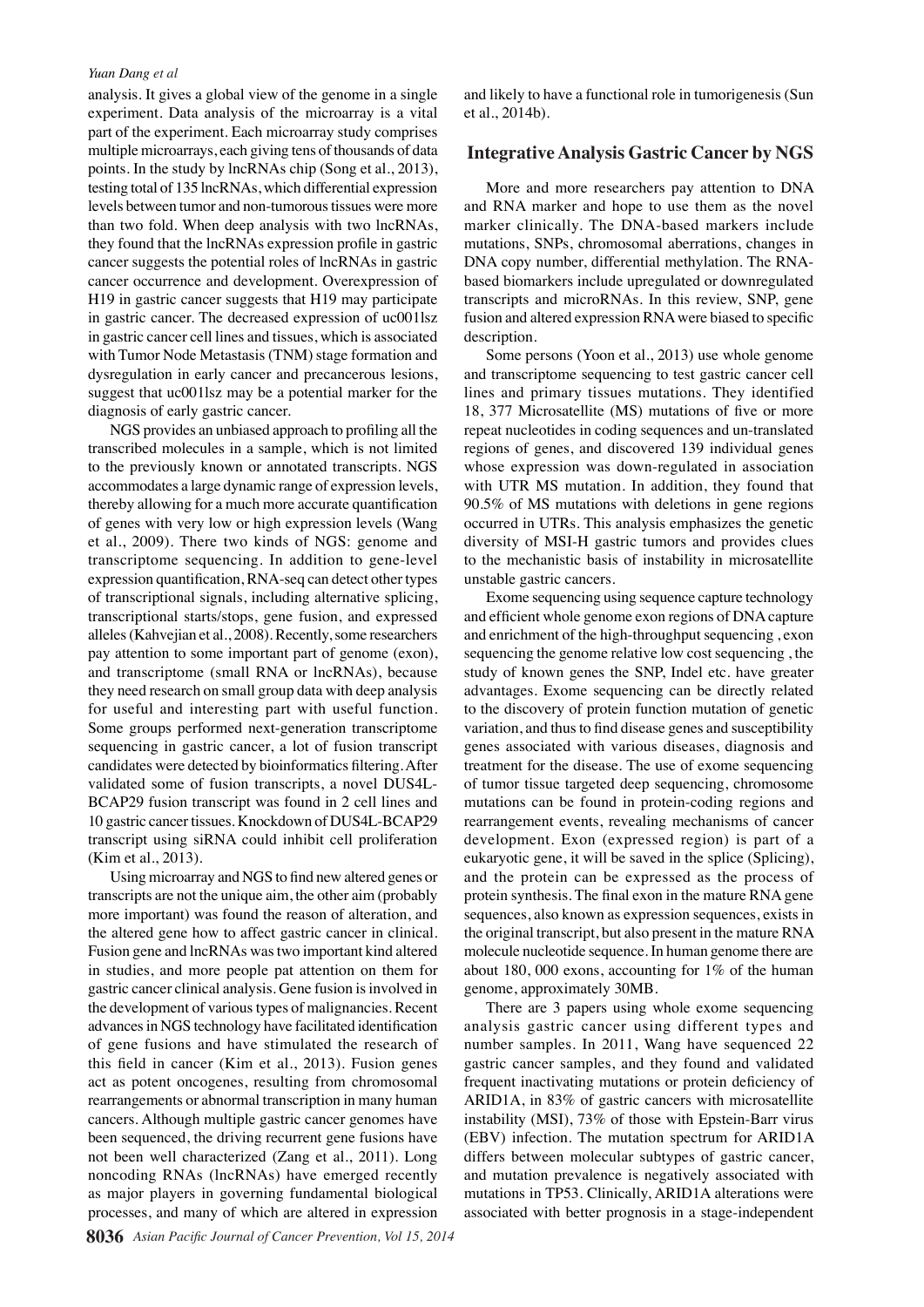manner (Wang et al., 2011). In 2012, Zang have sequenced 15 gastric adenocarcinomas and their matched normal DNAs. They have identified frequently mutated genes including TP53, PIK3CA and ARID1A, FAT4, ARID1A, MLL3 and MLL and reported the gene coding FAT4 and ARID1A exerts tumor-suppressor activity (Zang et al., 2012). In 2013, Kang sequenced 4 samples from patients with early gastric cancer (EGC) and compared the results with those from advanced gastric cancer (AGC). In both EGCs and AGCs, a total of 268 genes were commonly mutated and 516 genes or 3104 genes were independent mutations in EGCs and AGCs respectively. The DYRK3, GPR116, MCM10, PCDH17, PCDHB1, RDH5 and UNC5C genes are recurrently mutated in EGCs and may be involved in early carcinogenesis (Kang et al., 2013).

By incorporating the results of the expression data of protein-coding and miRNAs, researchers identified six key miRNAs in gastric cancer (miR-548d-3p, miR-20b, miR-135b, miR-140-3p, miR-93 and miR-19a) (Kim et al., 2012). These key miRNAs not only show significant expression variations across different sample groups, but also have detectable repression effects on the expression of their target genes. Ribeiro-dos-Santos sequenced a small RNA library of normal stomach tissue and identified 15 highly expressed miRNAs (Ribeirodos-Santos et al., 2010). Li sequenced small RNAs from one pair of noncancerous/tumor gastric tissues (Li et al., 2012). Interestingly, they found that the 5p arm and 3p arm miRNAs derived from the same pre-miRNAs have different tissue preferences (noncancerous tissue vs. tumor tissue), implying a novel mechanism regulating mature miRNAs selection.

They applied an RNA-sequencing approach to gastric tumor and noncancerous specimens of Asian population, generating 680 million informative short reads to quantitatively characterize the entire transcriptome of gastric cancer (including mRNAs and microRNAs). They identified the central metabolic regulator  $AMPK-\alpha$  as a potential functional target in Asian gastric cancer. Further, they also demonstrated the translational relevance of AMPK-α as a potential therapeutic target for early-stage gastric cancer in Asian patients (Kim et al., 2012).

They used paired-end transcriptome sequencing to identify novel gene fusions PPP1R1B-STARD3 in 18 human gastric cancer cell lines and 18 pairs of primary human gastric cancer tissues and their adjacent normal tissues. The presence of PPP1R1B-STARD3 correlated with elevated levels of PPP1R1B mRNA. PPP1R1B-STARD3 fusion transcript was detected in 21.3% of primary human gastric cancers but not in adjacent matched normal gastric tissues. This increased proliferation was mediated by activation of phosphatidylinositol-3-kinase (PI3K)/AKT signaling (Yun et al., 2013).

Formalin-fixed paraffin-embedded (FFPE) tissue specimens from 237 gastric adenocarcinomas were tested by OncoMap v4., 34 (14.4%) of 237 gastric cancer patients harbored mutations. Among mutations, PIK3CA mutations were the most frequent  $(5.1\%)$  followed by p53 (4.6%), APC (2.5%), STK11 (2.1%), CTNNB1 (1.7%), and CDKN2A (0.8%) (Lee et al., 2012).

Some groups performed RNA-seq experiments

comparing gastric cancer with normal tissues to find differentially expressed transcripts in intergenic regions. By analyzing RNA-seq and public microarray data, they identified 31 transcripts, including a known expressed sequence tag, BM742401, which was downregulated in cancer, and whose down-regulation was associated with poor survival in gastric cancer patients. Ectopic overexpression of BM742401 inhibited metastasisrelated phenotypes and decreased the concentration of extracellular MMP9. These results suggest that BM742401 is a potential lncRNAs marker and therapeutic target (Park et al., 2013).

## **Integrative Analyses of Gastric Cancer by Microarray**

Recently, more and more researcher tries to find some SNPs with GWAS chip to analysis gastric cancer (Sakamoto et al., 2008; Roukos et al., 2009; Abnet et al., 2010; Wang et al., 2010; Luo et al., 2011; Shi et al., 2011; Jin et al., 2012;). For example: PSCA gene is possibly involved in regulating gastric epithelial-cell proliferation, influences susceptibility to diffuse-type gastric cancer by GWAS analysis (Sakamoto et al., 2008); another two new susceptibility loci was identified for non-cardia gastric cancer at 5p13.1 and 3q13.31 by genome-wide association study (Shi et al., 2011). Rs2274223 was a notable signal, a non-synonymous SNP located in PLCE1, for gastric cancer and SEC (Abnet et al., 2010). PLCE1 and C20orf54 were also focused in a study of esophageal squamous cell carcinoma (ESCC) by GWAS, and they have important biological implications for both ESCC and gastric cancer. The study shows that PLCE1 might regulate cell growth, differentiation, apoptosis and angiogenesis. C20orf54 is responsible for transporting riboflavin, and deficiency of riboflavin has been documented as a risk factor for ESCC and GCA (Wang et al., 2010). From the previous report shown GWAS was one of optional technologies to find new way for gastric cancer diagnose and therapy (Roukos et al., 2009). Research not only find candidate SNP for diagnoses and biomarker, some also try to precisely study the candidate SNP, such as PLCE1 at 10q23 (Luo et al., 2011). Yang selected seven top significant associated single nucleotide polymorphisms (SNPs) at 1q22 and 10q23 and conducted a population-based case control study in a southern Chinese population. Data from recent genome-wide association studies of gastric cancer and oesophageal squamous cell carcinoma in Chinese living in the Taihang Mountains of north-central China suggest that 1q22 and 10q23 are susceptibility-associated regions for gastric cancer. The results show that two SNPs at 1q22, rs4072037 and rs4460629, were significantly associated with a reduced risk of gastric cancer, best fitting the dominant genetic model (Yang et al., 2012).

Furuta evaluated gastric and colorectal cancer cell lines using Gene Chip Human Exon 1.0 ST Array (Affymetrix), focusing on protein kinase genes and genes belonging to the cadherin-catenin family. They found isoform 1 of PRKACB was a novel cancer-related variant transcript in gastric cancers. In addition, they clearly identified exon 3 or exon 3-4 skipping in catenin beta 1, a short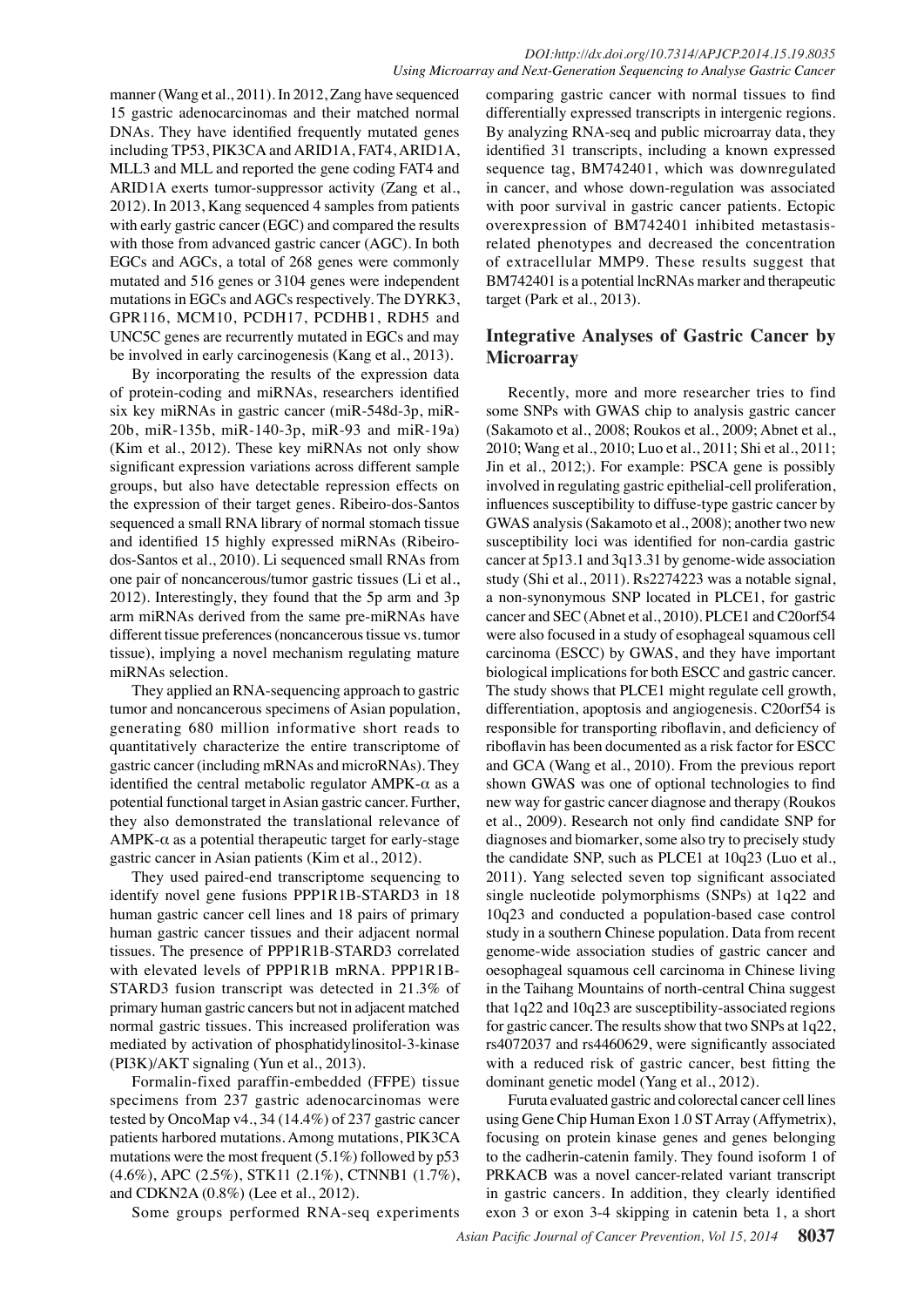#### *Yuan Dang et al*

intron insertion with exon 9 skipping in CDH1, and a deletional transcript of CDH13 in the exon array analysis (Furuta et al., 2012). Cui used exon arrays to identify 80 paired gastric cancer/reference tissues differentially expressed mRNAs. They found 715 and 150 genes exhibit significantly differential expressions in all cancers and early-stage cancers versus reference tissues respectively (Cui et al., 2011).

Some researcher pay attention to developed lymph node metastasis patients and hope to find new or altered lncRNAs as novel candidate biomarkers for the clinical diagnosis of advanced stage gastric cancer and that could be targets for further therapy. Comparison of differentially expressed transcripts between the groups identified 26 pathways that corresponded to altered transcripts. That shows that lncRNAs dysregulation exerts important roles in gastric cancer lymph node metastasis (Wang et al., 2014). Using lncRNAs chip could test hundreds of altered lncRNAs, but in gastric cancer, H19 was the important and always detect in altered lncRNAs. Levels of H19 and uc001lsz were confirmed the relationship between their levels and clinic pathological factors of patients with gastric cancer. The reduced expression of uc001lsz in gastric cancer cell lines and tissues, its associations with TNM stage, and its dysregulation in early cancer and precancerous lesions suggest that uc001lsz may be a potential marker for the diagnosis of early gastric cancer (Song et al., 2013). A receiver operating characteristic (ROC) curve was constructed for differentiating gastric cancer from benign gastric diseases (Song et al., 2013). H19 also was found highly expressed in stomach and liver cancer cell lines, while lowly expressed in lung cancer and prostate cancer cell lines. Uc001lsz was lowly expressed in gastric, lung and liver cancer cell lines, while highly expressed in prostate cancer (Song et al., 2013). Researchers download data online and reanalyzed them. The results indicated 88 lncRNAs were differentially expressed in gastric cancer, some of which have been reported to play a role in cancer, such as LINC00152, taurine upregulated 1, urothelial cancer associated 1, Pvt1 oncogene, small nuclear RNA host gene 1 and LINC00261 (Cao et al., 2013). That was a new way to analysis gastric cancer by microarray data.

A novel miRNAs expression microarray was developed and used to gastric cancer study. Volinia (Volinia et al., 2006) and Ueda (Ueda et al., 2010) evaluated aberrant miRNAs expression signatures in gastric tumor samples from Italian and Japanese patients, respectively.

## **Genes Detected by Microarray and NGS Associated with Gastric Cancer**

After testing by microarray and NGS, there always a lot of altered genes were detected. Do these altered gene attended normal tissue canceration? How to exert their capacity? Altered gene could tell us what the difference between cancer or normal tissue, and how to happen and the mechanism of TNM staging and lymph node metastasis of gastric tumors, cell proliferation, cell apoptosis, et al. We will overview two kind altered genes, fusion gene and lncRNAs. Gene fusion was two different origin genes

re-integration into a new gene, due to gene translocation, interstitial deletion, or chromosomal inversion. The fusion gene will possess new functions, or fusion gene can affect the expression amount of original two genes. Maybe also affect the function of the original two genes. Since gene fusion can introduce dramatic functional consequences in gene function, a number of fused genes have been identified as therapeutic targets.

Often, fusion genes are oncogenes. For example: include BCR-ABL (Nowell et al., 1962), TEL-AML1, and TMPRSS2-ERG with an interstitial deletion on chromosome 21, often occurring in prostate cancer (Tomlins et al., 2005). Alternatively, a proto-oncogene is fused to a strong promoter, and thereby the oncogenic function is set to function by an upregulation caused by the strong promoter of the upstream fusion partner (Vega et al., 2003). Oncogenic fusion transcripts may also be caused by trans-splicing or read-through events (Nacu et al., 2011).

PPP1R1B-STARD3 fusion gene was first identified in breast cancer cell line. Its fusion transcript was also detected in gastric cancer with NGS, which only existed in gastric cancers tissues but not normal tissues. Overexpression of PPP1R1B-STARD3 significantly enhanced colony formation, tumor growth (Yun et al.. 2013). Recently, and more fusion genes were detected by sequencing in gastric, involved CDK12-ERBB2 (Zang et al., 2011), NEU-ROD2-ERBB2 (Zang et al., 2011), AGTRAP-BRAF (Palanisamy et al., 2010) and DUS4L-BCAP29. When function was in process, the overexpression of fusion transcripts was associated with function of cell proliferation.

LncRNAs played essential regulatory roles and are dysregulated in a variety of tumors. However, which lncRNAs alters in gastric cancer and their functional mechanisms remain largely unknown. Recently, more and more lncRNAs were detected whether upregulated [e.g. HULC (Zhao et al., 2014), HOTAIR (Hajjari et al., 2013)] or downregulated [e.g. MEG3 (Sun et al., 2014b)] in gastric cancer tissues compared with adjacent normal tissues. And their expression levels were substantially correlated with TNM stages, depth of invasion, lymph node metastasis, distant metastasis, advanced tumor node metastasis stages and tumor size, poor survival. Moreover, patients with low levels of some lncRNAs expression had a relatively poor prognosis. GHET1 was up-regulated in gastric carcinoma. GHET1 over-expression promotes the proliferation of gastric carcinoma cells *in vitro* and *in vivo*. Knockdown of GHET1 inhibits the proliferation of cells (Yang et al., 2014).

The lncRNA H19 was the most often detected in microarray study of most cancers [ovarian cancer (Liu et al., 2013), kidney cancer (Zhou et al., 2014), et al]. It was also upregulated and play important roles in gastric cancer tumorigenesis. Recently, a new pathway of H19/ miR-675/RUNX1 was discovered, which regulates gastric cancer development (Zhuang et al., 2014). HULC was overexpressed in gastric cancer cell lines and gastric cancer tissues compared with normal controls. Overexpression of HULC promoted proliferation and invasion and inhibited cell apoptosis, while knockdown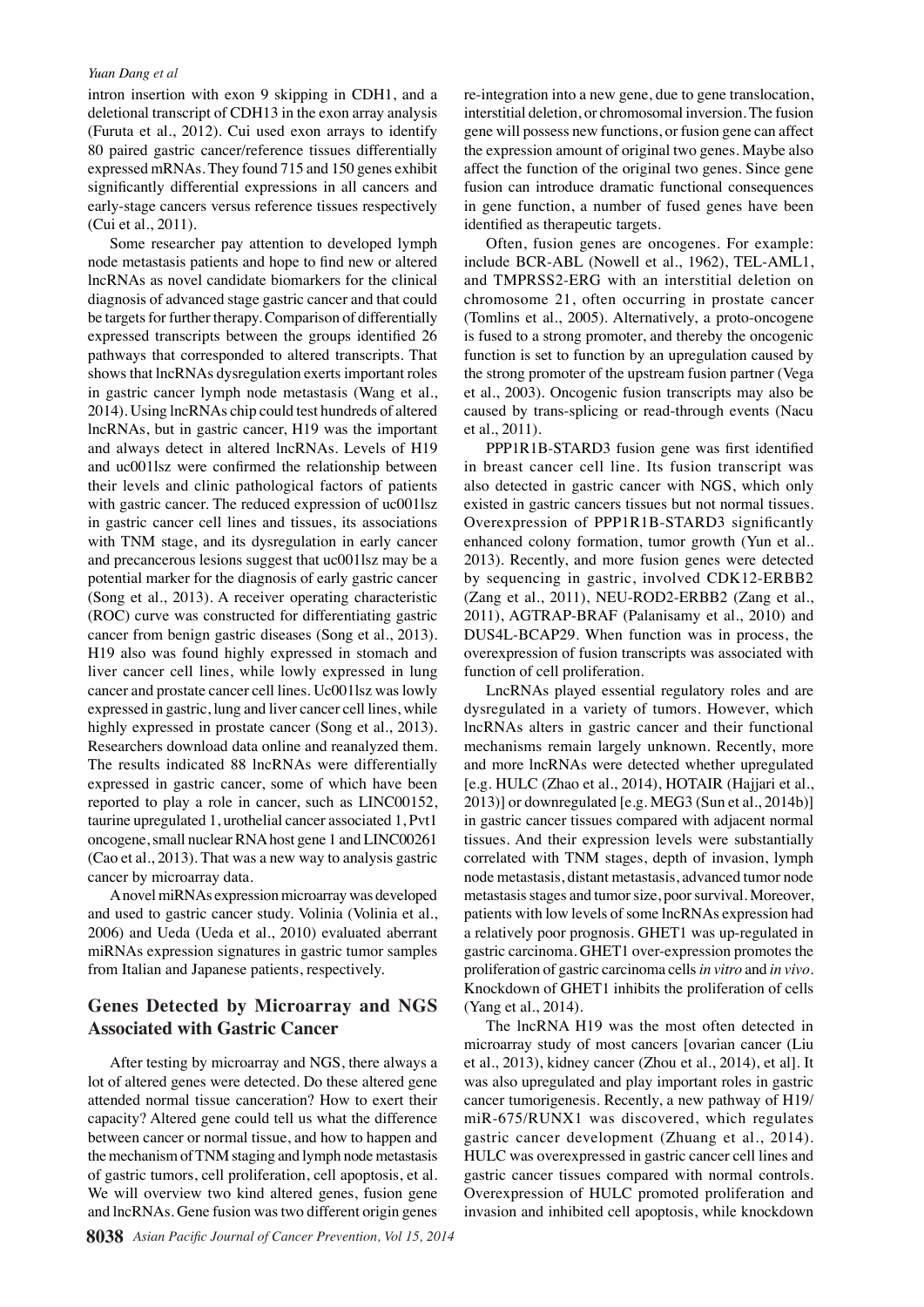#### *DOI:http://dx.doi.org/10.7314/APJCP.2014.15.19.8035 Using Microarray and Next-Generation Sequencing to Analyse Gastric Cancer*

of HULC in cells showed the directly opposite effect (Zhao et al., 2014). MEG3 downregulated in gastric cancer tissues compared with adjacent normal tissues. Knockdown of MEG3 expression could promote cell proliferation, and while overexpression of MEG3 has the opposite effect involved inhibited cell proliferation, promoted cell apoptosis, and modulated p53 expression in gastric cancer cell lines (Sun et al., 2014b). HOTAIR is one of long non-coding RNA which is associated with the progression of some cancer types (cervical cancer (Huang et al., 2014), small-cell lung cancer (Ono et al., 2014), breast cancer (Bhan et al., 2014), endometrial carcinoma (He et al., 2014), et al). HOTAIR is upregulated in gastric adenocarcinoma samples compared with normal adjacent gastric epithelium tissues, and upregulated HOTAIR was associated with TNM staging and lymph node metastasis of gastric tumors (Hajjari et al., 2013).

Downregulation of lncRNA GAS5 (Growth Arrest-Specific Transcript) in several cancers has been studied, such as Renal cell carcinoma (Qiao et al., 2013). Qiao study shown expressional level of GAS5 in RCC specimens was obviously lower than that in adjacent normal tissues and overexpression of GAS5 can inhibited cell proliferation, induced cell apoptosis and arrested cell cycling. In gastric cancer study, Sun found that GAS5 expression was markedly downregulated in gastric cancer tissues, and associated with larger tumor size and advanced pathologic stage. Moreover, ectopic expression of GAS5 was demonstrated to decrease gastric cancer cell proliferation and induce apoptosis *in vitro* and *in vivo*, while downregulation of endogenous GAS5 could promote cell proliferation. Finally, we found that GAS5 could influence gastric cancer cells proliferation, partly via regulating E2F1 and P21 expression (Sun et al., 2014a).

## **Challenges and Future Directions**

The above-mentioned microarray and NGS studies of gastric cancer have provide tremendous insights into the identified molecular mechanism of gastric cancer and novel potential therapeutic targets, but there are still limitations.

Firstly, most of group employed small sample sizes to do this kind of study, because the clinic samples accumulation always take a heap of time, and single sample assay with microarray or NGS cost very high expense (around 1000-3000\$), not to mention multi-samples assay. Thus, only the research group with sufficient funding could execute the individual study with microarray and NGS technology. Sample bioinformation analysis limit was at least 15-paired, however in little research lower than this mount due to cost and resource constraints. Gastric cancer is a heterogeneous disease in which each cancer patient with the big difference of genetic and molecular profile, there is limited statistical power to accurately detect prevalent therapeutic targets based on 30 samples. It was best to select additional samples for analysis in order to obtain reliable data. Although a big mounts difference or mutant was identified by each microarray or sequence study, high-frequency mutations was very difficult to be identified finally, because that gene was minority, dependent on huge samples assay and well funding.

Secondly, microarray and NGS analysis on DNA and RNA is usually employed as the only approach to comprehensively detect gene alterations. Gastric cancer is a complex disease, involving interactions between multiple layers of aberrations. The function of the gene was exhibited by proteins or some pathway. Formation of gastric cancer is a very complex process that involves many factors, participation of Helicobacter pylori, living habits, genetic factors, and even the lymph nodes metastasis and other organizations transfer. Using 1-2 genes or pathways to explain the occurrence and development, reliable diagnostic target of gastric cancer is impossible. It needed a variety of means, the combination of a variety of skills and knowledge to study gastric cancer.

Thirdly, researches about functions of genes which discovered in microarray and NGS studies are not enough. Resource constraints and not enough researchers are the main reason that only one or two gene was chose for functional investigation in individual lab, it was taking a long time to further analyze the gene, and also the gene was chosen to be analyzed depend on research perspective.

Fourthly, some results sharing platform was need constructed, so that results could be submitted to there, which limited the analyzing of small sample size thoroughly.

## **Conclusions**

Gastric cancer is one of the most common cancers and one of the most frequent causes of cancer-related deaths. However, the prognosis and 5 years survival of gastric cancer remain very poor. As description above, the technology of microarray and NGS are useful to study the formation, development and progress of gastric cancer in a high-throughput way. Besides carcinogens, tumor suppressor, and biomarkers identification, both of two technologies help us to further understand the mechanism of tumorigenesis, metastasis, infiltration and so on. They also can be applied to early diagnosis or personal treatment by gastric cancer biomarker or durg-resistant gene determination respectively. Believing that with the development of gene and transcript of technology, in the near future gene and transcript will bring breakthrough for tumor diagnosis and treatment.

### **References**

- Abnet CC, Freedman ND, Hu N, et al (2010). A shared susceptibility locus in PLCE1 at 10q23 for gastric adenocarcinoma and esophageal squamous cell carcinoma. *Nat Genet*, **42**, 764-7.
- Bhan A, Hussain I, Ansari KI, et al (2014). Bisphenol-A and diethylstilbestrol exposure induces the expression of breast cancer associated long noncoding RNA HOTAIR *in vitro* and *in vivo*. *J Steroid Biochem Mol Biol*, **141**, 160-70.
- Cao WJ, Wu HL, He BS, et al (2013). Analysis of long noncoding RNA expression profiles in gastric cancer. *World J Gastroenterol*, **19**, 3658-64.
- Cui J, Chen Y, Chou WC, et al (2011). An integrated transcriptomic and computational analysis for biomarker identification in gastric cancer. *Nucleic Acids Res*, **39**, 1197-207.
- Furuta K, Arao T, Sakai K, et al (2012). Integrated analysis of whole genome exon array and array-comparative genomic hybridization in gastric and colorectal cancer cells. *Cancer Sci* , **103**, 221-7.